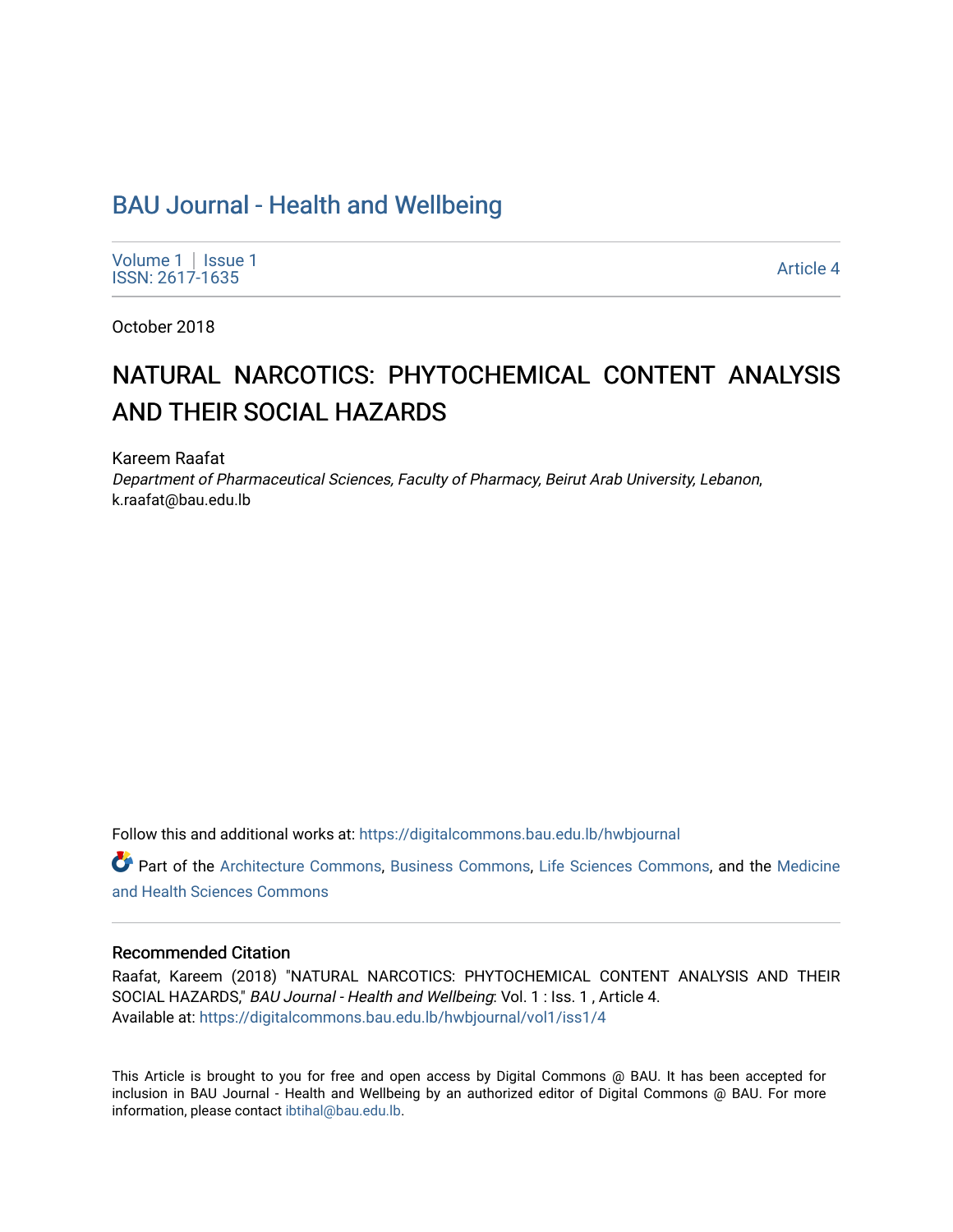## NATURAL NARCOTICS: PHYTOCHEMICAL CONTENT ANALYSIS AND THEIR SOCIAL HAZARDS

#### **Abstract**

Narcotics can cause a wide range of adverse effects. The analysis of the narcotics phytochemical content utilizing rapid and efficient techniques have become of imminent need. The use of illegal drugs has been a long-standing problem in the world, a problem that has taken on a particular urgency in the last 30 years. The aim of the study is to develop comprehensive rapid technique in the field of phytochemical content analysis of narcotics, and to illustrate the role of the new narcotics on many psychological, physiological and social hazards, and giving recommendations on how to find solutions to these problems. Premature mortality, epidemiologic consequences, and economic costs of illness are all presently associated with alcohol or tobacco separately greatly outweighs the comparable measures for cocaine, heroin, and all other drugs combined. Concerns about criminal enterprises and fear of an insecure future are also considered from the psychological and social hazards of the new narcotics. The availability, unemployment, and illiteracy about the hazards of these narcotics; all contribute to self-poisoning and to the cost of the health services. Therefore, it is recommended to educate young people, and to make stricter border surveillance with longer prison sentences, and increased government spending on prevention, and enforcing anti-drug laws with more research about this important topic. In conclusion, RP-HPLC alone or in combination with GC-MS has shown to be a comparatively rapid and efficient method in detection of the phytochemical content of narcotics.

#### Keywords

Natural Narcotics; Phytochemical Content; Analysis; Social Hazards.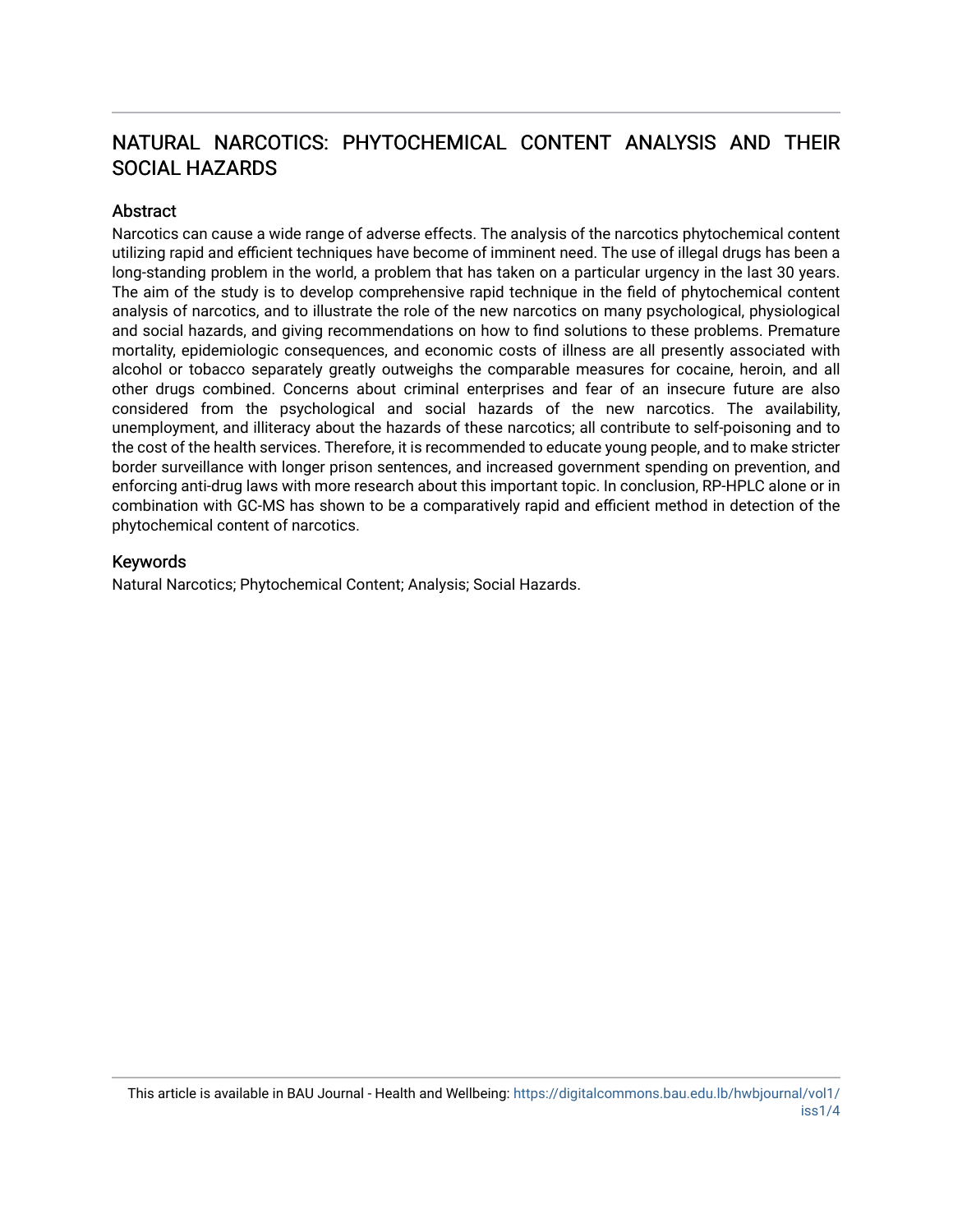## **NATURAL NARCOTICS: PHYTOCHEMICAL CONTENT ANALYSIS AND THEIR SOCIAL HAZARDS**

## $K.$ *Raafat*<sup>1</sup>

#### **ABSTRACT**

*Narcotics can cause a wide range of adverse effects. The analysis of the narcotics phytochemical content utilizing rapid and efficient techniques have become of imminent need. The use of illegal drugs has been a long-standing problem in the world, a problem that has taken on a particular urgency in the last 30 years. The aim of the study is to develop comprehensive rapid technique in the field of phytochemical content analysis of narcotics, and to illustrate the role of the new narcotics on many psychological, physiological and social hazards, and giving recommendations on how to find solutions to these problems. Premature mortality, epidemiologic consequences, and economic costs of illness are all presently associated with alcohol or tobacco separately greatly outweighs the comparable measures for cocaine, heroin, and all other drugs combined. Concerns about criminal enterprises and fear of an insecure future are also considered from the psychological and social hazards of the new narcotics. The availability, unemployment, and illiteracy about the hazards of these narcotics; all contribute to self-poisoning and to the cost of the health services. Therefore, it is recommended to educate young people, and to make stricter border surveillance with longer prison sentences, and increased government spending on prevention, and enforcing anti-drug laws with more research about this important topic. In conclusion, RP-HPLC alone or in combination with GC-MS has shown to be a comparatively rapid and efficient method in detection of the phytochemical content of narcotics.* 

#### **KEYWORDS**

Natural Narcotics; Phytochemical Content; Analysis; Social Hazards.

#### **1. INTRODUCTION**

Traditionally, narcotics characterize a group of natural opium related compounds. Opium latex from Papaver somniferum was utilized to produce analgesia, euphoria, and induce sleep, and was used in ancient prescriptions as anti-diarrhea [\(Deventer, Pozo, Van Eenoo, & Delbeke, 2007\)](#page-6-0).

Currently, narcotics comprise some semi-synthetic/synthetic compounds with structures related or unrelated to opium alkaloids, including fentanyl and pethidine. Narcotics are highly addictive compounds and known to make psychological and physical dependence. Narcotics are abused by some athletes to rapidly relieve pain while injured, which might affect their performance in the long run. Rapid and efficient narcotics analysis methods should be developed to limit narcotics abusive behaviors (Birchard, 2000; [Bowers, Clark, & Shackleton, 2009;](#page-6-1) [Wynne, Vine, & Amiet, 2004\)](#page-7-0).

Therefore, the aim of the study is to develop comprehensive rapid technique in the field of phytochemical content analysis of narcotics, and to illustrate the role of the new narcotics on many

 $\overline{a}$ 

<sup>1</sup> Kareem Raafat

Associate Professor, Department of Pharmaceutical Sciences, Faculty of Pharmacy, Beirut Arab University, Lebanon, k.raafat@bau.edu.lb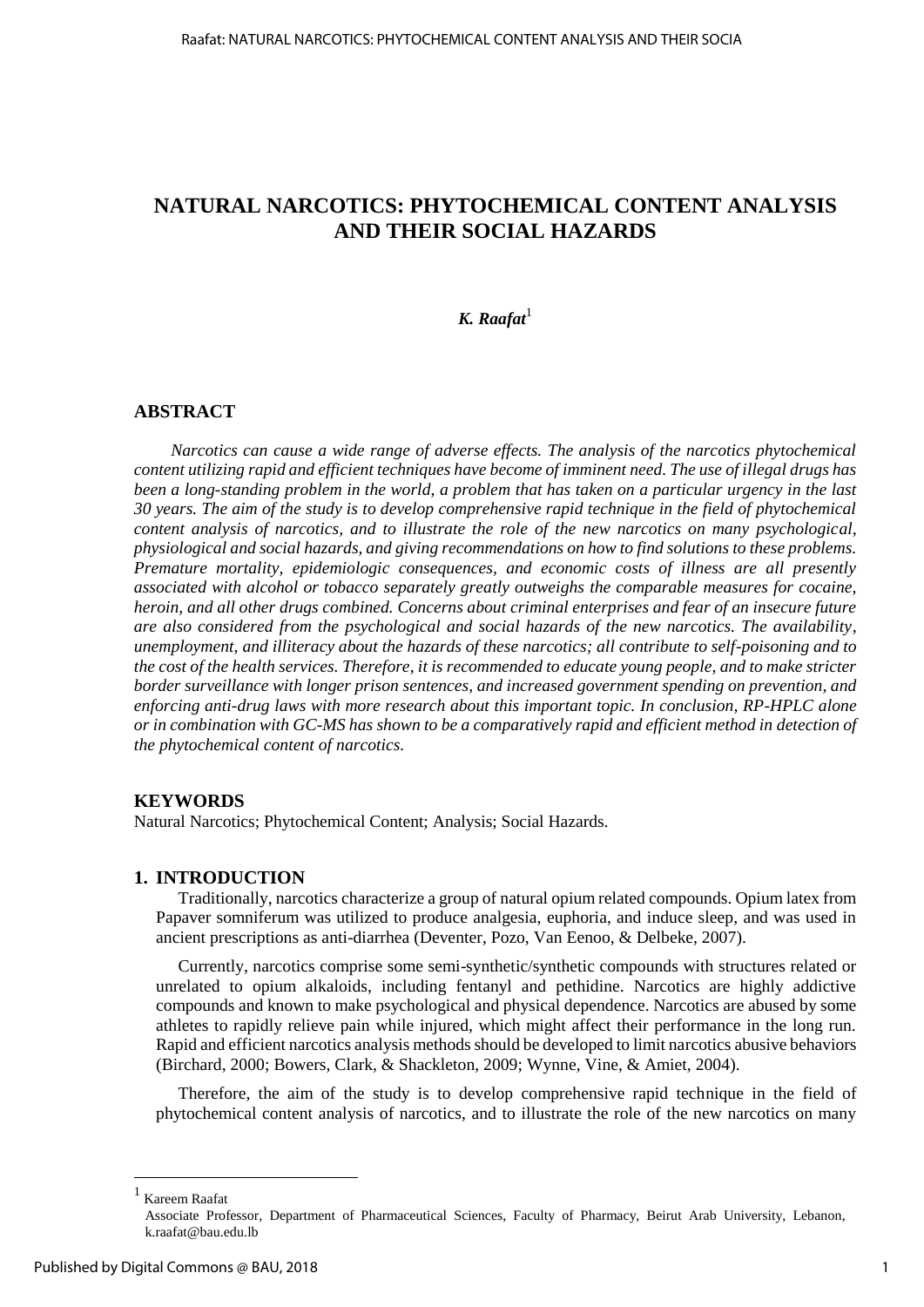psychological, physiological and social hazards, and giving recommendations on how to find solutions to these problems.

### **2. EXPERIMENTAL**

#### **Reagents, solvents, and standards**

All reagents and standards have been commercially purchased (Sigma-Aldrich, Germany). All solvents were of analytical grade and were used without further purification[\(Saleh, El-Darra, Raafat, &](#page-7-1)  [El Ghazzawi, 2018\)](#page-7-1).

#### **Sample treatment**

Nalorphine 1 mg/mL was added to urine to serve as an internal standard. Phosphate buffer ( $pH =$ 7.0, 0.1 M) and beta-glucuronidase were then added to the mixture, then incubated at 42° C overnight, cooled, and ammonium buffer ( $pH = 9.5$ ) was added. After shaking with an organic solvent for 10 min and centrifugation[\(K. Raafat et al., 2018\)](#page-6-2), the organic layer has been dried and the residue was dissolved MeOH/H2O/Formic acid (2:98:0.1 v/v/v)[\(Karim Raafat, 2018\)](#page-6-3).

#### **Chromatography**

#### **RP-HPLC Method**

The RP-HPLC system (Jasco, Japan) [\(K. Raafat, Wurglics, & Schubert-Zsilavecz, 2016\)](#page-7-2) comprised a pump and a C18 column maintained at 35°C was used for chromatographic separations. The eluent consisted of MeOH/H2O/Formic acid (10:90:0.1  $v/v/v$ ) for the first minute and the water content was decreased to 10% with a ramp of 1.5 min at flow rate 0.5 mL/min and 254 nm for 4 min.

#### **GC-MS Method**

GC equipment (Agilent, USA) with an MSD-detector supplied with Wiley library (England) and NIST library (NIST, USA)[\(K. M. Raafat & Omar, 2016\)](#page-7-3). The tested urine was separated by HP-5 MS capillary-column. Helium was the carrier gas at 1 mL/min flow rate. The transfer line was heated at 260 °C. The operating temperature of the column was 70°C and hold for 1 min, then heat at 25°C/min to 280°C, and then a ramp of 2°C/min was applied to 290°C. The injection temperature was set to 170°C in a splitless manner. Identification of compounds was based on comparing the analyte mass spectrum with the one in the standards library.

| <b>Narcotic</b> | <b>Chemical Structure</b>                                            |
|-----------------|----------------------------------------------------------------------|
| Morphine        | $\tilde{\mathcal{F}}_{\text{OH}}$<br>`o"<br>нó                       |
| Oxymorphine     | ै<br>ै⊬                                                              |
| Hydromorphine   | H<br>$>$ O <sub>thinin</sub><br>$\frac{1}{\sqrt{2}}$<br>нó           |
| Nalorphine      | -<br><b>HUILIN</b><br>н<br><b>MARK</b><br>.O <sub>ffinin</sub><br>нó |
| Oxycodone       | HO.<br>,O <sub>thin</sub>                                            |

Table 1. Chemical structures of some selected narcotics under investigation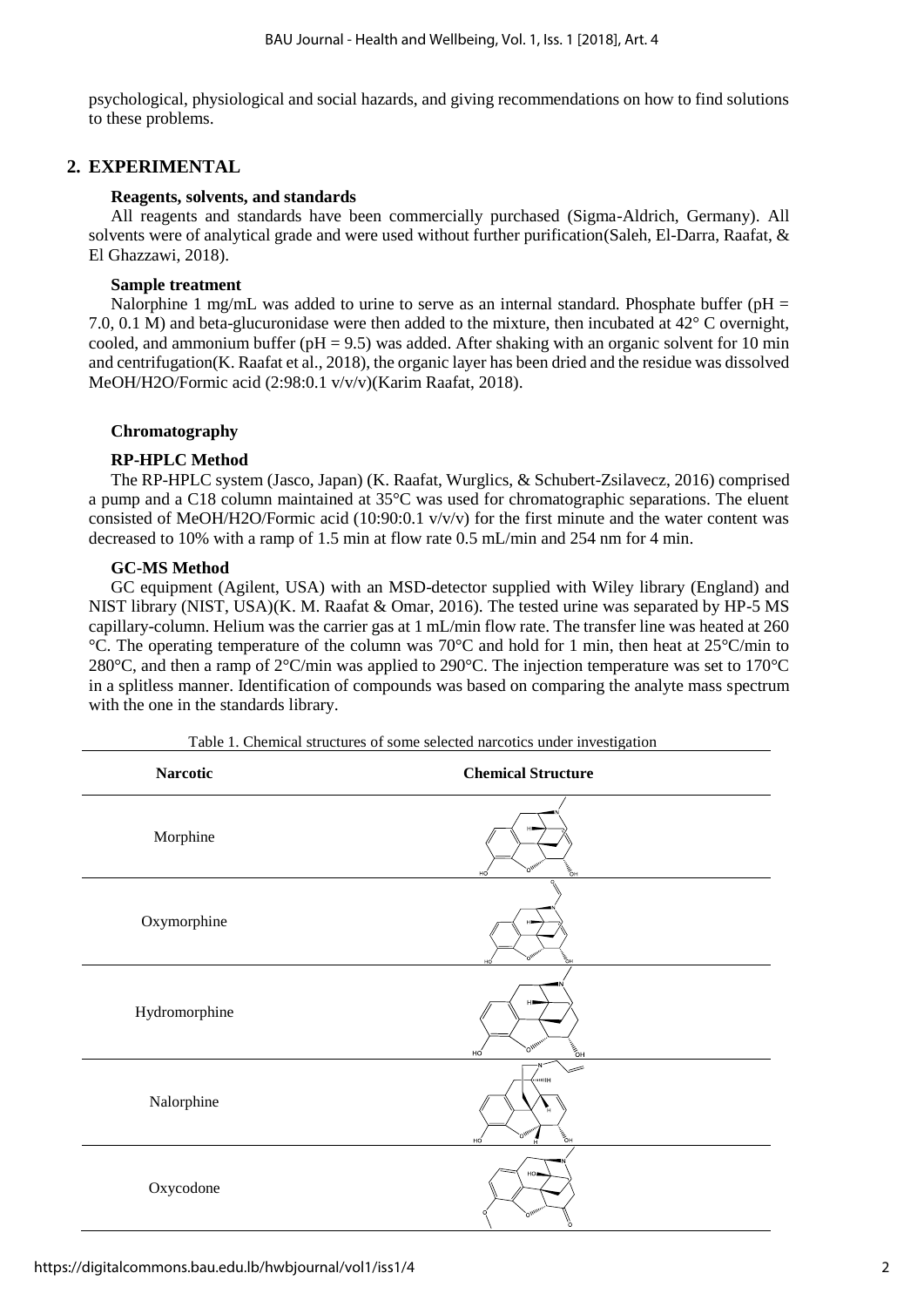

#### **3. RESULTS AND DISCUSSION**

#### **Chromatography**

#### **RP-HPLC Method**

Owing to natural opiates and their semi-synthetic/synthetic derivatives conjugated system, which facilitates their chromatographic and analytical identification (Table. 1). Utilizing the optimized RP-HPLC conditions used in this study, all compounds under investigation were eluted within a short-time range as sharp-peaks: (I) Morphine, (II) Oxymorphine, (III) Hydromorphine, (IV) Nalorphine, (V) Oxycodone, (VI) Ethylmorphine, (VII) Buprenorphine, and (VIII) Methadone (Fig. 1). Nalorphine, the internal-standard, was well eluted (as peak IV) with RT of 1.75 min, which is in the mid-range of the chromatogram. This method has shown to be a rapid and efficient method in separation and identification of various narcotics in biological fluids.

#### **GC-MS Method**

The amine function group in the narcotics can facilitate their MS-ESI protonation during the GC-MS separation and identification. GC-MS analysis of some selected narcotics has shown that ca. 97% of peaks are narcotics that include; Morphine (6.23%), Oxymorphine, (7.05%), Hydromorphine (11.70%), Nalorphine (12.72%), Oxycodone (12.04%) Ethylmorphine (7.47%), Buprenorphine (20.83%), and Methadone (19.34%) (Fig. 2). This method has shown to be also an efficient method in identification and separation of a variety of narcotics in biological fluids.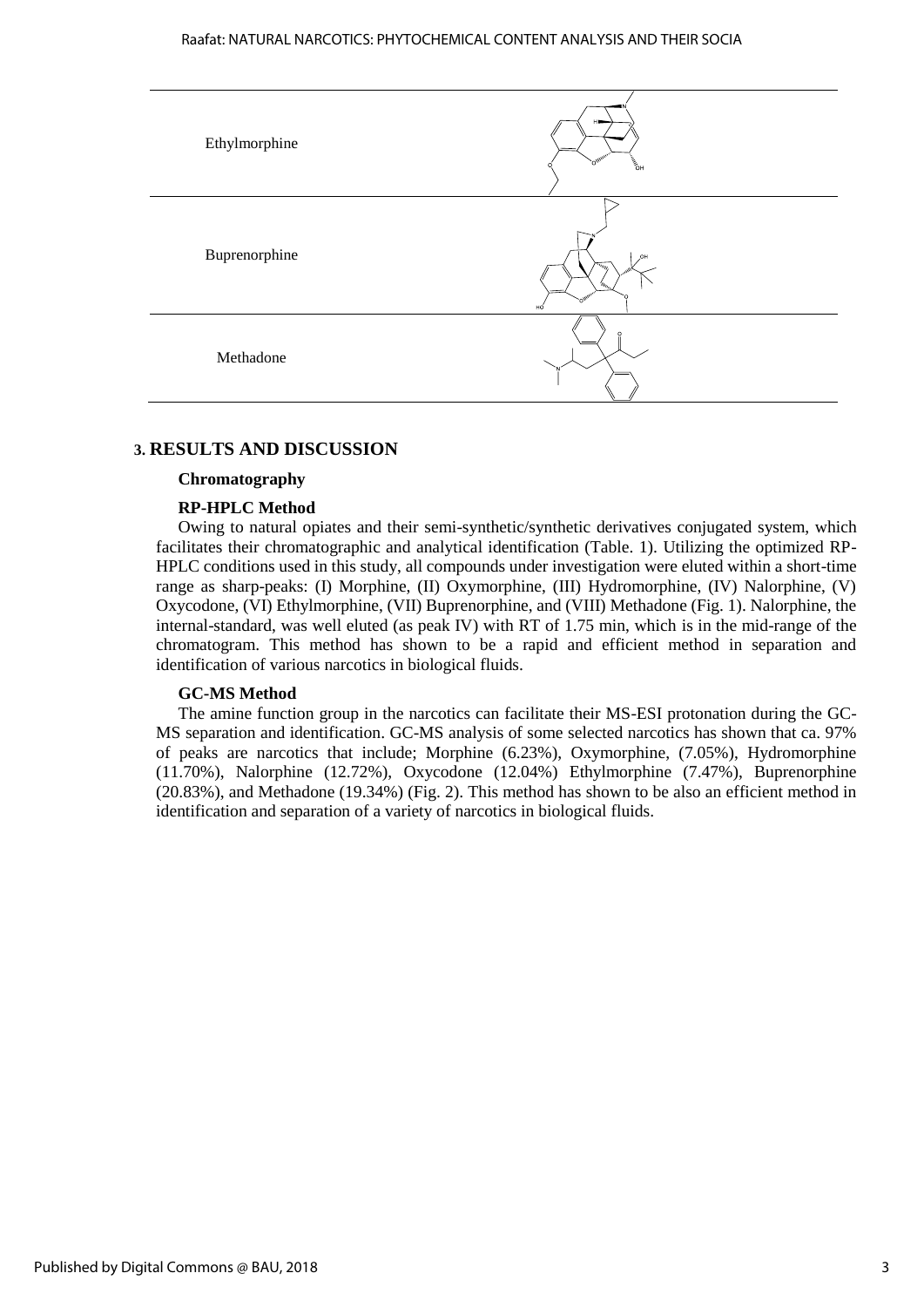

Fig. 1. The RP-HPLC Chromatogram for identification of some selected narcotics: (I) Morphine, (II) Oxymorphine, (III) Hydromorphine, (IV) Nalorphine, (V) Oxycodone, (VI) Ethylmorphine, (VII) Buprenorphine, and (VIII) Methadone.



Fig. 2. The GC-MS composition of some selected narcotics. Values are means of triplicate determinations  $\pm$  S.E.M. Values with different letters are significantly different ( $p \le 0.05$ ).

Table 2. Comparison between narcotics under investigation actual weights and RP-HPLC and GC-MS measured weights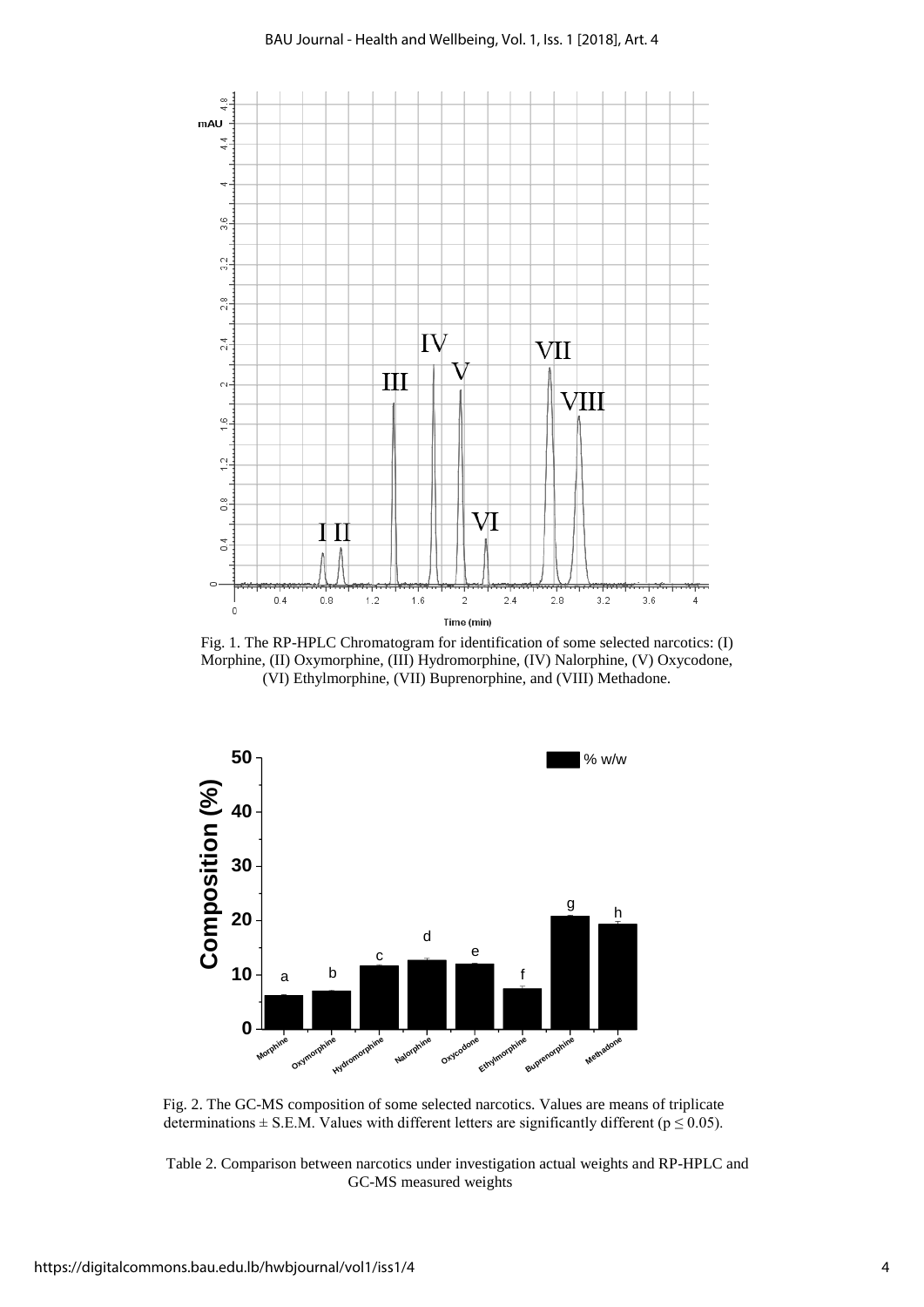#### Raafat: NATURAL NARCOTICS: PHYTOCHEMICAL CONTENT ANALYSIS AND THEIR SOCIA

|               | <b>Actual weight</b> | <b>RP-HPLC</b><br>(W/W) | <b>GC-MS</b><br>(W/W) |
|---------------|----------------------|-------------------------|-----------------------|
|               | (W/W)                |                         |                       |
| Morphine      | 6.50                 | 5.94                    | 6.23                  |
| Oxymorphine   | 7.00                 | 6.73                    | 7.05                  |
| Hydromorphine | 12.00                | 11.17                   | 11.70                 |
| Nalorphine    | 13.00                | 12.14                   | 12.72                 |
| Oxycodone     | 12.50                | 11.48                   | 12.04                 |
| Ethylmorphine | 7.50                 | 7.12                    | 7.47                  |
| Buprenorphine | 21.50                | 19.88                   | 20.83                 |
| Methadone     | 20.00                | 18.45                   | 19.34                 |
| Total         | 100%                 | 92.92%                  | 97.38%                |

#### **Narcotics Social Hazards and Recommendations**

Premature mortality, epidemiologic consequences, and economic costs of illness are all presently associated with alcohol or tobacco separately greatly outweighs the comparable measures for cocaine, heroin, and all other drugs combined. Concerns about criminal enterprises and fear of an insecure future are also considered from the psychological and social hazards of the new narcotics. The availability, unemployment, and illiteracy about the hazards of these narcotics; all contribute to self-poisoning and to the cost of the health services [\(Kampman & Jarvis, 2015\)](#page-6-4). Therefore, it is recommended to educate young people, and to make stricter border surveillance with longer prison sentences, and increased government spending on prevention, and enforcing anti-drug laws with more research about this important topic.

#### **3. CONCLUSIONS**

The RP-HPLC alone or in the combination of GC-MS method allows the determination of eight narcotics in urine. The RP-HPLC method has shown superiority in saving time with less than 4 min method in detection of the selected narcotics. Furthermore, the GC-MS method has shown higher precession in measuring the narcotics under investigation (Table. 2). In conclusion, RP-HPLC alone or in combination with GC-MS has shown to be a comparatively rapid and efficient method in detection of the phytochemical content of narcotics and can be efficiently used in the drug-doping analysis.

#### **REFERENCES**

- Birchard, K. (2000). Past, present, and future of drug abuse at the Olympics. *The Lancet, 356*(9234), 1008.
- <span id="page-6-1"></span>- Bowers, L. D., Clark, R. V., & Shackleton, C. H. L. (2009). A half-century of anabolic steroids in sport. *Steroids, 74*(3), 285-287.
- <span id="page-6-0"></span>- Deventer, K., Pozo, O. J., Van Eenoo, P., & Delbeke, F. T. (2007). Development of a qualitative liquid chromatography/tandem mass spectrometric method for the detection of narcotics in urine relevant to doping analysis. *Rapid Commun Mass Spectrom, 21*(18), 3015-3023.
- <span id="page-6-4"></span>- Kampman, K., & Jarvis, M. (2015). American Society of Addiction Medicine (ASAM) National Practice Guideline for the Use of Medications in the Treatment of Addiction Involving Opioid Use. *J Addict Med, 9*(5), 358-367.
- <span id="page-6-3"></span>- Raafat, K. (2018). Phytochemical analysis of Juglans regia oil and kernel exploring their antinociceptive and anti-inflammatory potentials utilizing combined bio-guided GC–FID, GC–MS and HPLC analyses. *Revista Brasileira de Farmacognosia, 28*(3), 358-368.
- <span id="page-6-2"></span>Raafat, K., El-Darra, N., Saleh, F. A., Rajha, H. N., Maroun, R. G., & Louka, N. (2018). Infrared-Assisted Extraction and HPLC-Analysis of Prunus armeniaca L. Pomace and Detoxified-Kernel and their Antidiabetic Effects. *Phytochem Anal, 29*(2), 156-167.